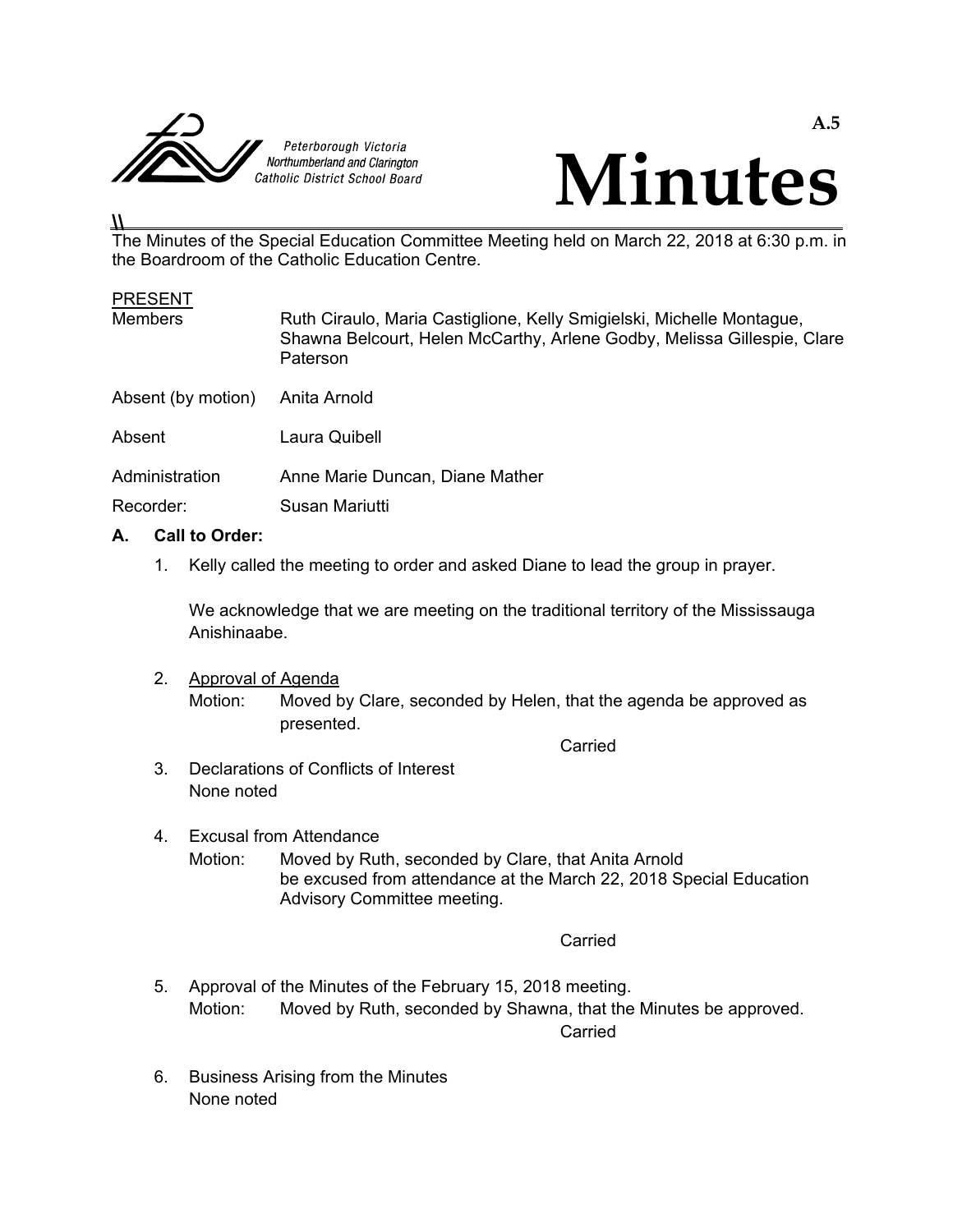## **B. Recommended Actions/Presentations**:

- 1. Remarks: Chairperson
	- Kelly acknowledged and highlighted the letter, from Grand Erie DSB, she received regarding support for the Fetal Alcohol Syndrome Disorder (FASD) Bill 191.
- 2. Supporting Deaf and Hard of Hearing Students *(Eric Hansen, Teacher of the Deaf/Hard of Hearing)* 
	- Eric gave an informative presentation on the supports provided to our students who are deaf and/or hard of hearing.
	- Project to outfield all classrooms across PVNC, with sound field system should be completed within the next 2 years.
- 3. Remarks: Superintendent of Learning/Special Education *(Anne Marie Duncan, Superintendent of Learning/Special Education*
	- Our Board Chair and the Director of Education have drafted a letter to the Minister of Education regarding Bill 191, and adequate funding to support children with FASD. A copy of the letter will be shared with SEAC in April;
	- So far, schools have raised \$7769 in support of Special Olympics; secondary students will be attending the events
	- SEAC members will be receiving a VIP invitation for the Special Olympics Opening Ceremonies
	- The Administrative Procedure (AP) "Supporting Positive Student Behaviour: Safety for All"; continues to be reviewed and updated. This AP will be brought to SEAC once the revisions have been completed. The final version of the AP is taking longer than we had anticipated due to new directives from the Ministry of Education. "Workplace Violence in School Boards: a Guide to the Law" https://www.ontario.ca/document/workplace-violence-school-boards-guide-law
	- We need to continue focusing on training our staff and keep our focus on our students; preventative measures, what were the antecedents; we need to give our students another way of communication.
	- The next Special Education Resource Teacher (SERT) professional development session will be held in May. Topic will include Executive Functioning.
	- Mental Health Lead position has been posted.
	- Association of Chief Psychologist have written a letter to the Ministry of Education regarding in consisted services. *(copy attached to agenda)*
	- Grants for Student Needs Funding (GSN) Special Education Funding is Incremental & Responsive to Student Need*. (copy attached)*
- 4. Ministry of Education Auditor General Report
	- Disconnect between boards, there does not seem to be a consistent benchmark between boards to ensure school boards are adequately funded (social, economic and demographic factors), we need current data
	- Issue of census data is critical, "data is 15 years old"
	- Kelly and Anne Marie will draft and send a letter to the Minister of Education addressing SEAC's concerns regarding the Auditor General Report.
- 5. "Special Education: A Parent Guide" Review
	- Copy of draft guide reviewed.
	- SEAC suggested linking the "Special Needs Roadmap" and "Check List" (good for some, good for all) to the Board's website. These documents can assist parents with information to support their children.
	- Anne Marie will update the check list prior to posting.